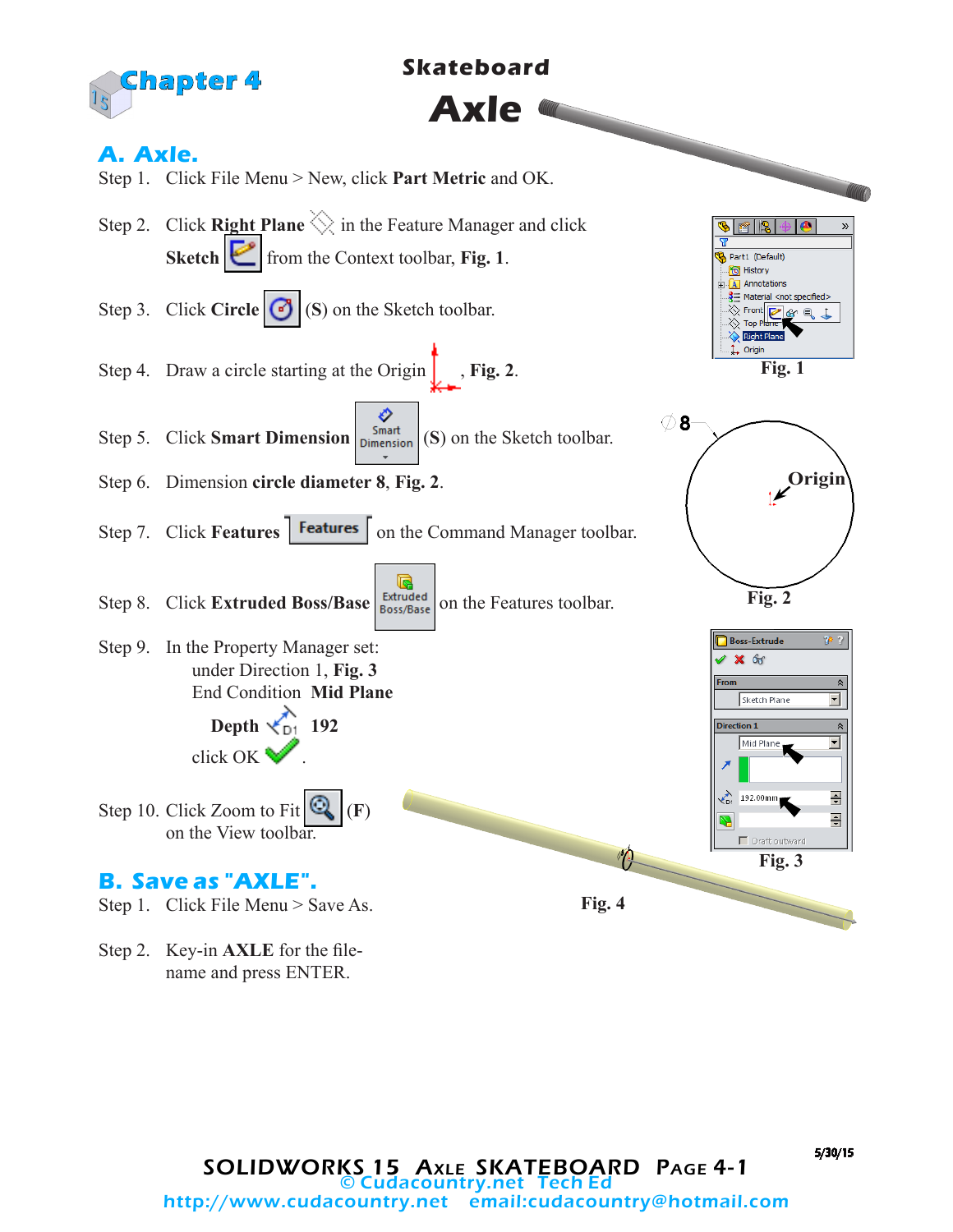

## SOLIDWORKS 15 Axle SKATEBOARD Page 4-2